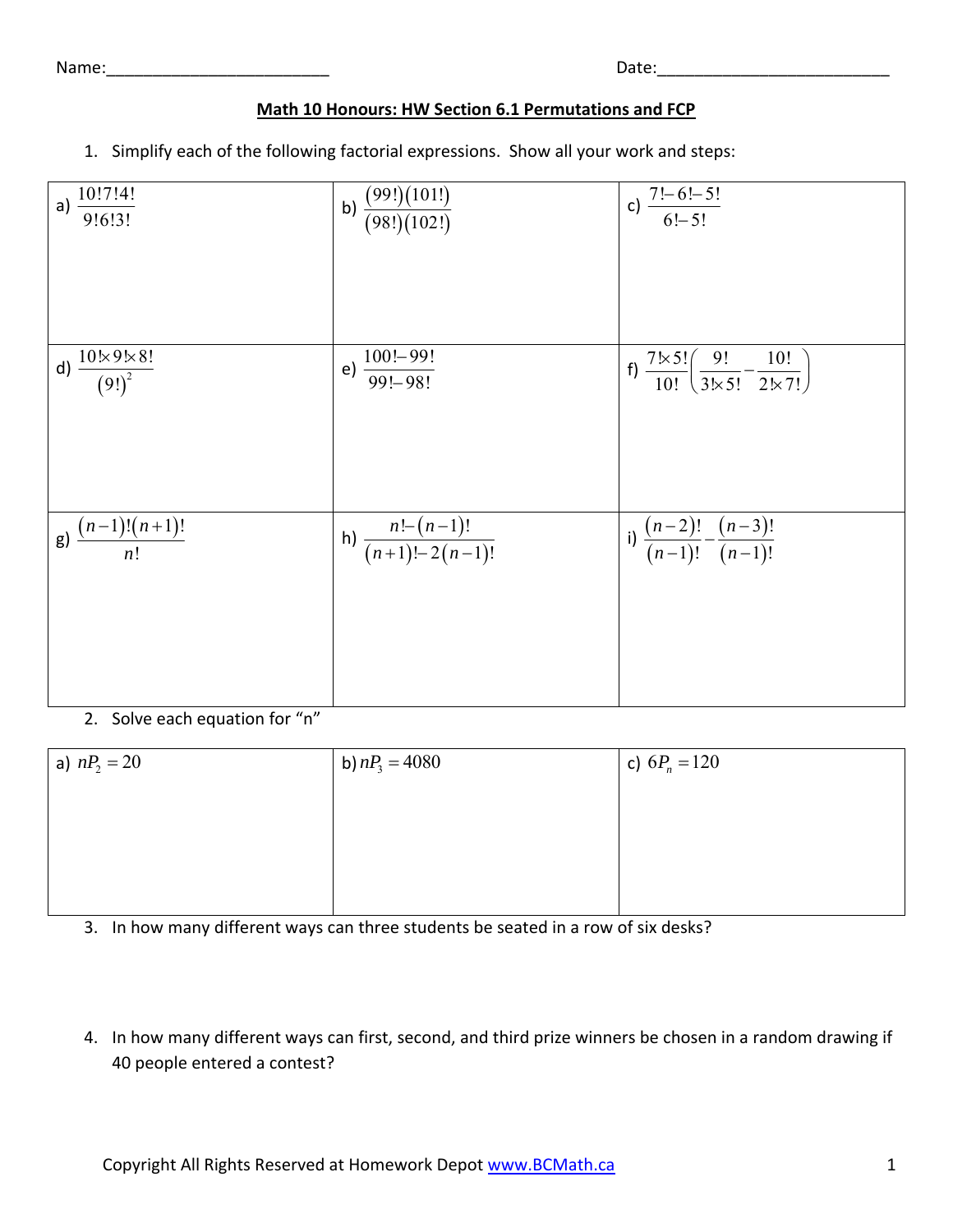- 5. In how many different ways can the letters in the word "DANGER" be scrambled?
- 6. Tom has 9 sweaters, 7 jeans, and 5 pairs of shoes. How many different outfits consisting of a sweater, jeans, and a pair of shoes can Tom chose?
- 7. A student, taking a True‐False test, randomly guesses all 10 questions. How many different sets of answers could be produced?
- 8. Four candidates are running for president of an organization. Their names are placed in a ballot of random order. How many different ways are there to order the names?
- 9. What is the sum of all possible odd four digit numbers that can be formed using digits 2, 3, 4, and 5? Each digit can only be used once.
- 10. If the digits 1, 2, 3, 5, and 7 can be used more than once, how many different even three‐digit numbers can be written?
- 11. Using each of the digits 2, 5, 7, and 8 once in each number, how many different four‐digit numbers can be formed? How many of these numbers are even?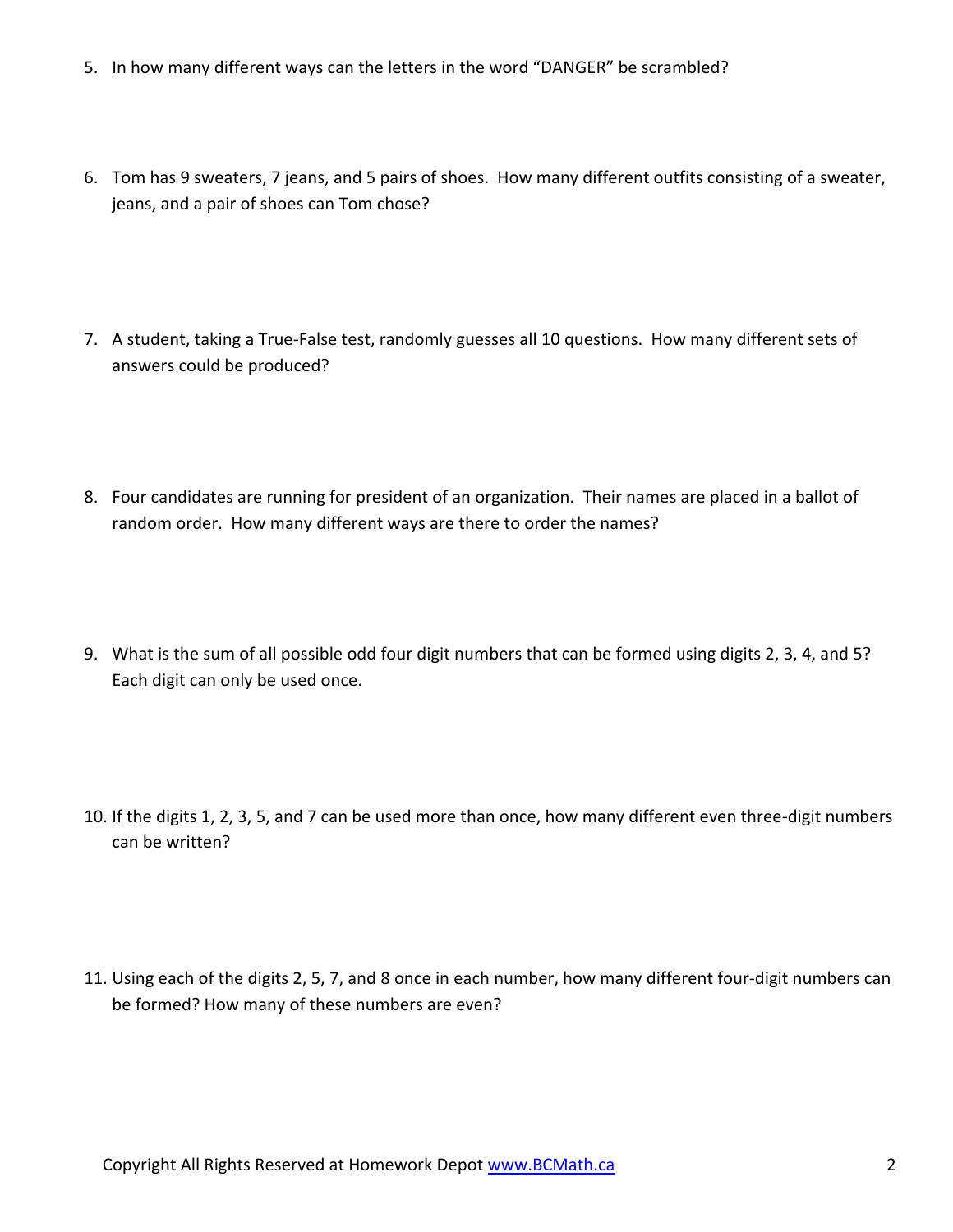12. How many four letter words begin and end with the same letter?

13. A restaurant has four types of beverages and six types of sandwiches. How many different orders consisting of one beverage and two sandwich are there?

14. A cafeteria has 3 different soups, 4 different main course, and 5 different desserts. How many different meals can Jim have if he must order something and he can not buy the same thing twice?

- 15. Jazmin wants to make a sandwich. There are 3 types of bread to choose from: white, wheat, or all grain. She can have one, two, or all three types of meat: ham, turkey, and chicken. She can have one of the two condiments or none: Mayo and mustard. How many different sandwiches can she make?
- 16. Jack has twice as many shirts as pants. What is the fewest number of shirts he needs in order to wear a different combination of shirt and pants each day of the year?

17. A 3-number combination lock contains numbers from 0 to 20. How many combinations are possible if the second and first digits are different, AND the second and third must also be different?